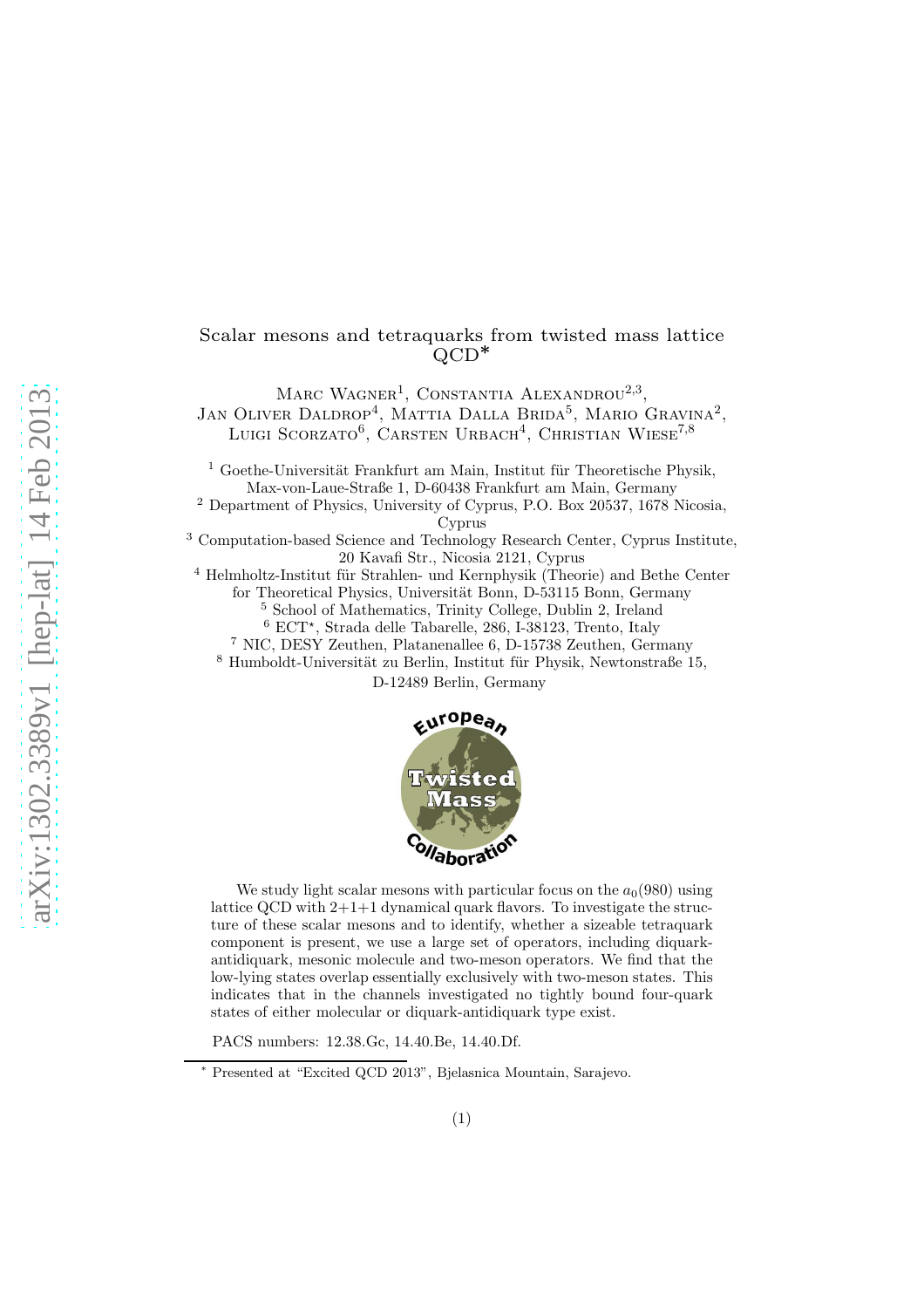#### 1. Introduction

The nonet of light scalar mesons formed by  $\sigma \equiv f_0(500)$ ,  $\kappa \equiv K_0^*(800)$ ,  $a_0(980)$  and  $f_0(980)$  is poorly understood. Compared to expectation all nine states are rather light and their ordering is inverted, which might indicate a strong tetraquark component. A detailed discussion of light scalar mesons can be found in [\[1\]](#page-4-0). They also have been discussed extensively on this conference (cf. e.g. the related publications [\[2,](#page-5-0) [3\]](#page-5-1)). There are also various tetraquark candidates among the heavy mesons, e.g. the rather light  $D_{s0}^*(2317)$  and  $D_{s1}(2460)$  mesons, whose masses seem to be difficult to reproduce theoretically using standard quark antiquark computations (cf. e.g.  $[4, 5, 6]$  $[4, 5, 6]$  $[4, 5, 6]$ .

Here we report about the status of an ongoing long-term lattice QCD project with the aim to study possible tetraquark candidates from first principles. The focus of this talk is on the  $a<sub>0</sub>(980)$ . Parts of this work have already been published [\[7,](#page-5-5) [8,](#page-5-6) [9\]](#page-5-7).

#### 2. Lattice setup and four-quark creation operators

We use gauge link configurations with  $2+1+1$  dynamical quark flavors generated by the European Twisted Mass Collaboration (ETMC) [\[10,](#page-5-8) [11,](#page-5-9) [12,](#page-5-10) [13,](#page-5-11) [14,](#page-5-12) [15\]](#page-5-13). For the results shown in this talk disconnected diagrams have been ignored, which are technically rather challenging. An important physical consequence is that the quark number and the antiquark number are separately conserved for each flavor. Therefore, there is no mixing between  $\bar{u}u$ ,  $\bar{d}d$  and  $\bar{s}s$  resulting in an  $\eta_s$  meson with flavor structure  $\bar{s}s$  instead of  $\eta$  and  $\eta'$  [\[8\]](#page-5-6). We are currently exploring efficient techniques to compute the relevant disconnected diagrams [\[9\]](#page-5-7).

In the following we focus on the  $a<sub>0</sub>(980)$  sector, which has quantum numbers  $I(J^P) = 1(0^+)$ . As usual in lattice QCD we extract the low lying spectrum in that sector by studying the asymptotic exponential behavior of Euclidean correlation functions  $C_{ik}(t)\langle (\mathcal{O}_j(t))^\dagger \mathcal{O}_k(0)\rangle$ .  $\mathcal{O}_j$  and  $\mathcal{O}_k$  denote suitable creation operators, i.e. operators generating the  $a_0(980)$  quantum numbers, when applied to the vacuum state.

Assuming that the experimentally measured  $a_0(980)$  with mass  $980 \pm 20$  MeV is a rather strongly bound four quark state, suitable creation operators to excite such a state are

<span id="page-1-0"></span>
$$
\mathcal{O}_{a_0(980)}^{K\bar{K} \text{ molecule}} = \sum_{\mathbf{x}} \left( \bar{s}(\mathbf{x}) \gamma_5 u(\mathbf{x}) \right) \left( \bar{d}(\mathbf{x}) \gamma_5 s(\mathbf{x}) \right) \tag{1}
$$

$$
\mathcal{O}_{a_0(980)}^{\text{diquark}} = \sum_{\mathbf{x}} \Big( \epsilon^{abc} \bar{s}^b(\mathbf{x}) C \gamma_5 \bar{d}^{c,T}(\mathbf{x}) \Big) \Big( \epsilon^{ade} u^{d,T}(\mathbf{x}) C \gamma_5 s^e(\mathbf{x}) \Big). \tag{2}
$$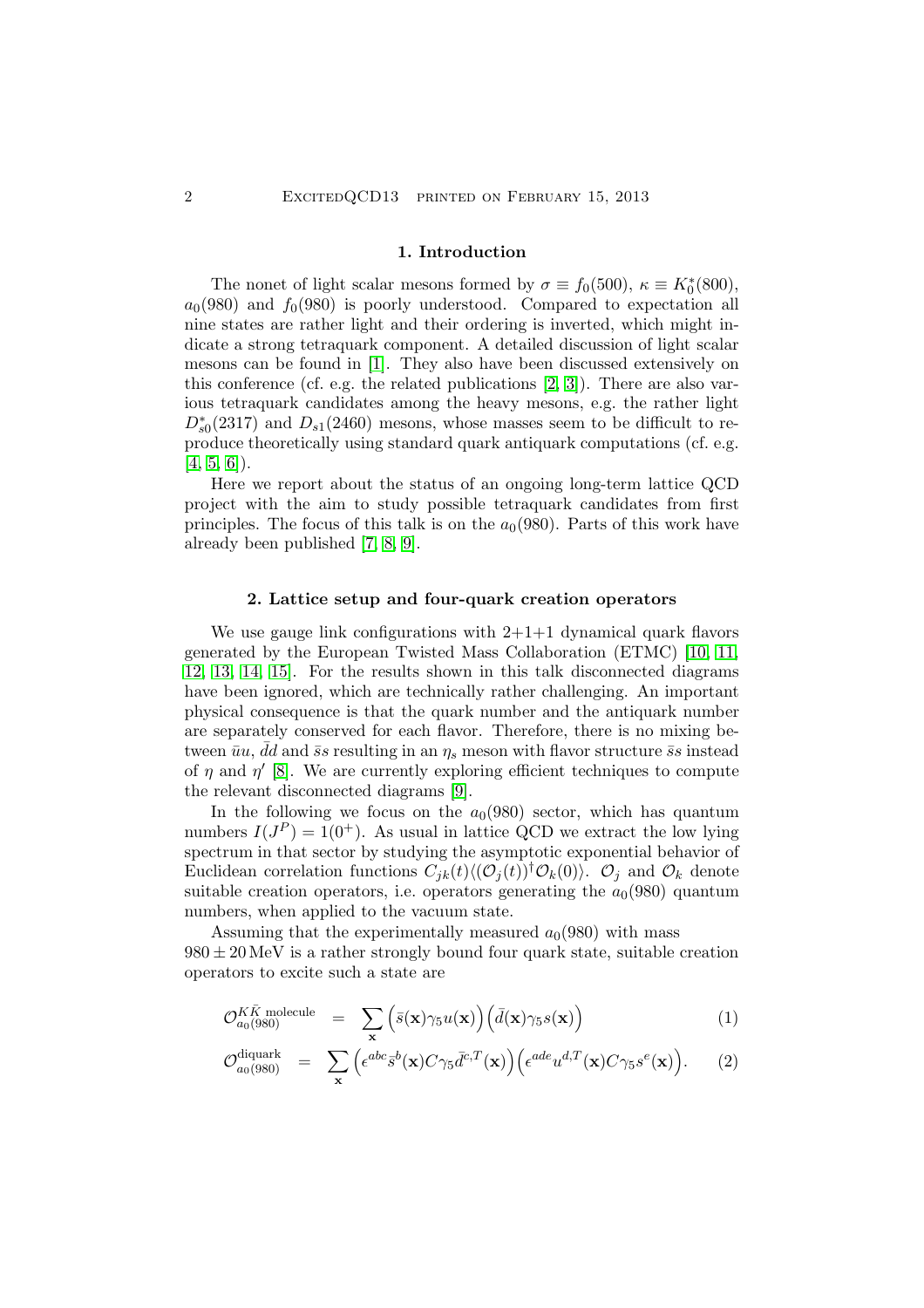The first operator has the spin/color structure of a  $K\bar{K}$  molecule  $(\bar{s}(\mathbf{x})\gamma_5u(\mathbf{x}))$ and  $d(\mathbf{x})\gamma_5s(\mathbf{x})$  correspond to a kaon K and an antikaon  $\bar{K}$  at the same position  $x$ ). The second resembles a bound diquark antidiquark pair, where spin coupling via  $C\gamma_5$  corresponds to the lightest diquarks/antidiquarks (cf. e.g. [\[1,](#page-4-0) [16,](#page-5-14) [17\]](#page-5-15)).

Further low lying states in this sector are the two particle states  $K + K$ and  $\eta_s + \pi$ . Suitable creation operators to resolve these states are

<span id="page-2-0"></span>
$$
\mathcal{O}_{a_0(980)}^{K+\bar{K} \text{ two-particle}} = \left( \sum_{\mathbf{x}} \bar{s}(\mathbf{x}) \gamma_5 u(\mathbf{x}) \right) \left( \sum_{\mathbf{y}} \bar{d}(\mathbf{y}) \gamma_5 s(\mathbf{y}) \right) \tag{3}
$$

$$
\mathcal{O}_{a_0(980)}^{\eta_s + \pi \text{ two-particle}} = \left( \sum_{\mathbf{x}} \bar{s}(\mathbf{x}) \gamma_5 s(\mathbf{x}) \right) \left( \sum_{\mathbf{y}} \bar{d}(\mathbf{y}) \gamma_5 u(\mathbf{y}) \right).
$$
 (4)

# 3. Numerical results an their interpretation

We start by discussing numerical results for an ensemble with rather small spatial extension of  $L \approx 1.72$  fm. This ensemble is particularly suited to distinguish two-particle states with relative momentum from states with two particles at rest and from possibly existing  $a_0(980)$  tetraquark states (two-particle states with relative momentum have a rather large energy, because one quantum of momentum  $p_{\text{min}} = 2\pi/L \approx 720 \text{ MeV}$ .

Figure [1a](#page-3-0) shows effective mass plots from a  $2 \times 2$  correlation matrix with a KK molecule operator [\(1\)](#page-1-0) and a diquark-antidiquark operator [\(2\)](#page-1-0). The corresponding two plateaus are around 1100 MeV and, therefore, consistent both with the expectation for possibly existing  $a_0(980)$  tetraquark states and with two-particle  $K + \bar{K}$  and  $\eta_s + \pi$  states, where both particles are at rest  $(m(K+K) \approx 2m(K) \approx 1198 \text{ MeV}; m(\eta_s + \pi) \approx m(\eta_s) + m(\pi) \approx 1115 \text{ MeV}$ in our lattice setup).

Increasing this correlation matrix to  $4 \times 4$  by adding two-particle  $K + K$ and  $\eta_s + \pi$  operators (eqs. [\(3\)](#page-2-0) and [\(4\)](#page-2-0)) yields the effective mass results shown in Figure [1b](#page-3-0). Two additional states are observed, whose plateaus are around 1500 MeV  $\dots$  2000 MeV. From this  $4 \times 4$  analysis we conclude the following:

- We do not observe a third low-lying state around  $1100 \,\text{MeV}$ , even though we provide operators, which are of tetraquark type as well as of two-particle type. This suggests that the two low-lying states are the expected two-particle  $K + K$  and  $\eta_s + \pi$  states, while an additional stable  $a_0(980)$  tetraquark state does not exist.
- The effective masses of the two low-lying states are of much better quality in Figure [1b](#page-3-0) than in Figure [1a](#page-3-0). We attribute this to the twoparticle  $K + K$  and  $\eta_s + \pi$  operators, which presumably create larger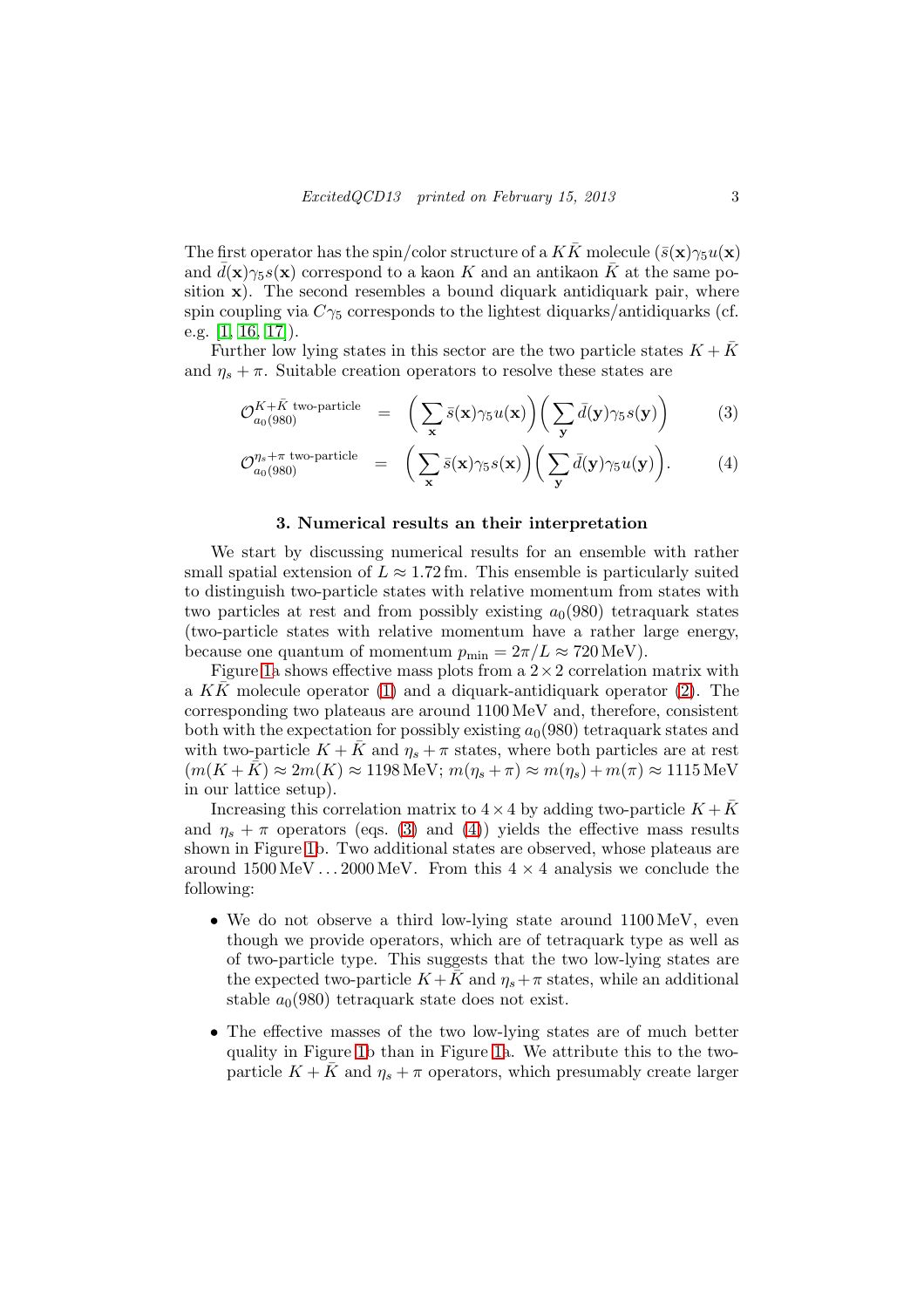

<span id="page-3-0"></span>Fig. 1.  $a_0(980)$  sector,  $(L/a)^3 \times (T/a) = 20^3 \times 48$ . a) Effective masses as functions of the temporal separation,  $2 \times 2$  correlation matrix (operators:  $K\overline{K}$  molecule, diquark-antidiquark, eqs. (3.2) and (3.3)). b)  $4 \times 4$  correlation matrix (operators:  $K\bar{K}$  molecule, diquark-antidiquark, two-particle  $K + \bar{K}$ , two-particle  $\eta_s + \pi$ , eqs.  $(3.2)$  to  $(3.5)$ ).

overlap to those states than the tetraquark operators. This in turn confirms the interpretation of the two observed low-lying states as two-particle states.

- Analyzing the eigenvector components of the two low-lying states from Figure [1b](#page-3-0) we find that the lowest state is essentially exclusively of  $\eta_s + \pi$  type, whereas the second lowest state is of  $K + \bar{K}$  type. On the other hand, the two tetraquark operators are irrelevant for resolving those states, i.e. they do not seem to contribute any important structure, which is not already present in the two-particle operators. This gives additional strong support of the above interpretation of the two observed low lying states as two-particle states.
- The energy of two-particle excitations with one relative quantum of momentum can be estimated according to

 $m(1+2, p = p_{\min}) \approx \sqrt{m(1)^2 + p_{\min}^2} + \sqrt{m(2)^2 + p_{\min}^2}$  with  $p_{\min} = 2\pi/L$ . Inserting the meson masses corresponding to our lattice setup,  $m(K) \approx 599 \text{ MeV}, m(\eta_s) \approx 774 \text{ MeV}$  and  $m(\pi) \approx 341 \text{ MeV}$ , yields  $m(K + \overline{K}, p = p_{\min}) \approx 1873 \text{ MeV}$  and  $m(\eta_s + \pi, p = p_{\text{min}}) \approx 1853 \text{ MeV}$ . These numbers are consistent with the effective mass plateaus of the second and third excitation in Figure [1b](#page-3-0). Consequently, we also interpret them as two-particle states.

We obtained qualitatively identical results, when varying the light quark mass and the spacetime volume [\[8\]](#page-5-6).

Using exactly the same techniques, i.e. four-quark operators of tetraquark and of two-particle type, we also studied the  $\kappa$ -sector (for details cf. [\[8\]](#page-5-6)).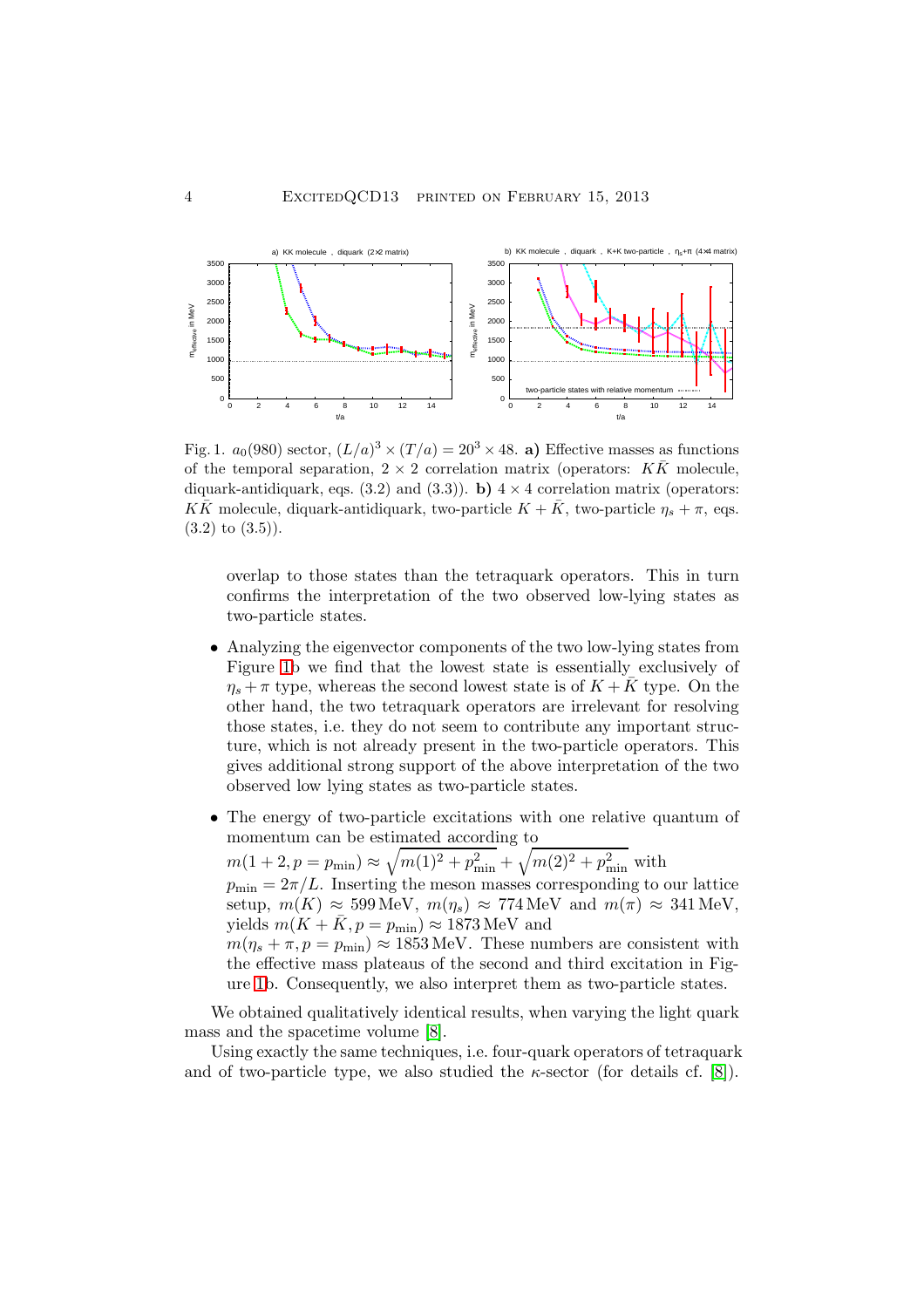Again we find no sign of any four-quark bound state besides the expected two-particle spectrum (in this case  $K + \pi$  states). Note that this result is in contradiction to a very similar recent lattice study of the  $\kappa$  meson [\[18\]](#page-5-16), where an additional low lying four-quark bound state has been observed.

#### 4. Conclusions and future plans

We have studied the  $a_0(980)$  and the  $\kappa$  channel by means of 2+1+1 flavor lattice QCD using four-quark operators of molecule, diquark and twoparticle type. Besides the expected two-particle spectrum (two essentially non-interacting pseudoscalar mesons) no indication of any additional low lying state, in particular no sign of a four-quark bound state could be observed. This suggests that both the  $a_0(980)$  and  $\kappa$  meson have either no sizeable tetraquark component or they are rather weakly bound unstable states. To investigate the latter one needs to study the volume dependence of the two-particle spectrum in the corresponding sectors ("Lüscher's method", cf. e.g. [\[19,](#page-5-17) [20,](#page-5-18) [21\]](#page-5-19)). Such computations are very challenging using lattice QCD, but first results have recently been published (cf. [\[22,](#page-5-20) [23\]](#page-5-21)). We plan to perform similar computations with our setup in the near future.

# Acknowledgments

M.W. thanks the organizers of "Excited QCD 2013" for the invitation to give this talk. M.W. acknowledges support by the Emmy Noether Programme of the DFG (German Research Foundation), grant WA 3000/1-1. M.G. acknowledges support by the Marie-Curie European training network ITN STRONGnet grant PITN-GA-2009-238353. M.D.B. is currently funded by the Irish Research Council, acknowledges support by STRONGnet and the AuroraScience project, and is grateful for the hospitality at ECT\* and the University of Cyprus, where part of this work was carried out. L.S. acknowledges support from the AuroraScience project funded by the Province of Trento and INFN. This work was supported in part by the Helmholtz International Center for FAIR within the framework of the LOEWE program launched by the State of Hesse and by the DFG and the NSFC through funds provided to the Sino-German CRC 110 "Symmetries and the Emergence of Structure in QCD". Part of the computations presented here were performed on the Aurora system in Trento.

# REFERENCES

<span id="page-4-0"></span>[1] R. L. Jaffe, Phys. Rept. 409, 1 (2005) [Nucl. Phys. Proc. Suppl. 142, 343 (2005)] [\[arXiv:hep-ph/0409065\]](http://arxiv.org/abs/hep-ph/0409065).